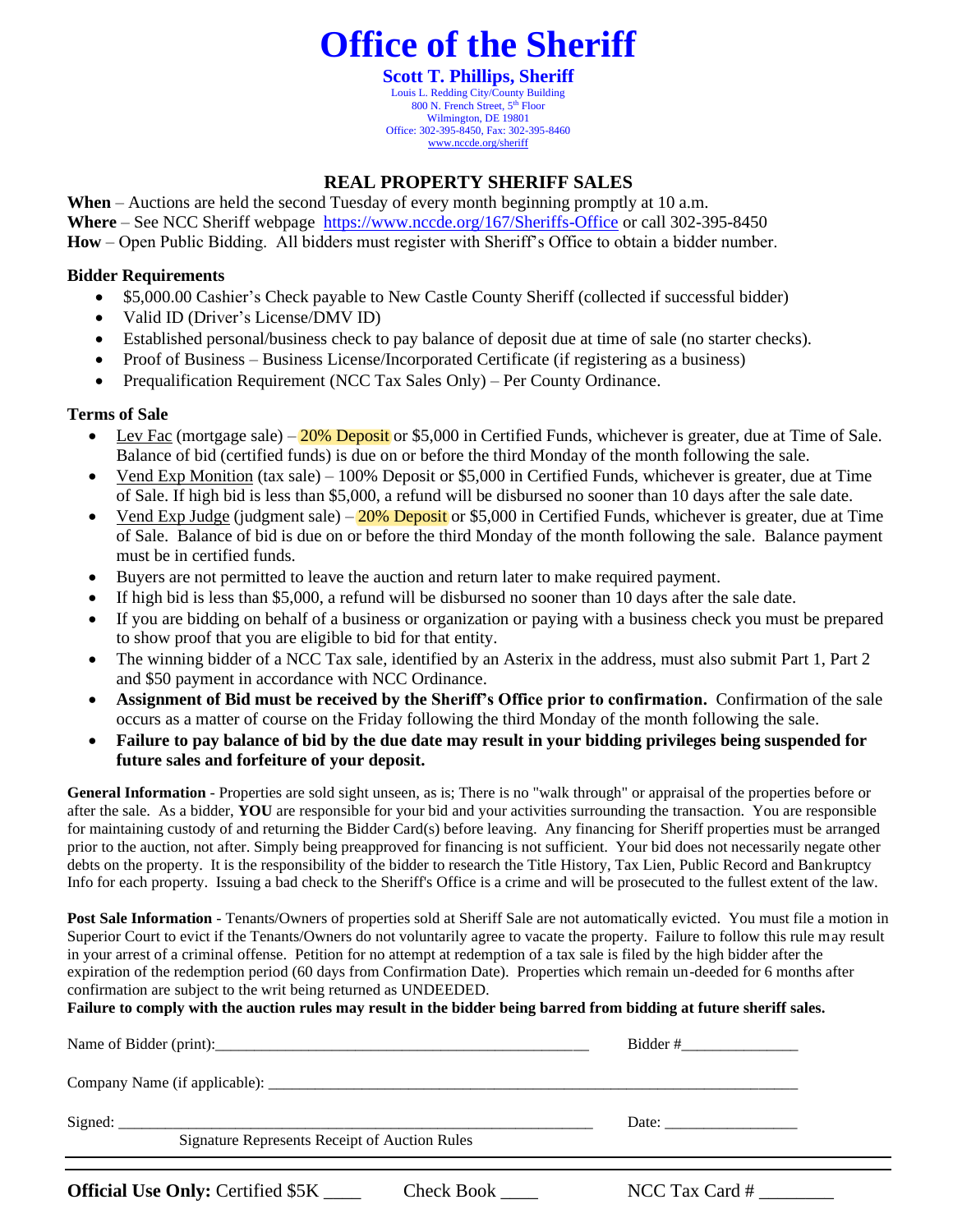## **New Castle County Office of the Sheriff**



### Bidder Registration Form

| (First MI. Last)                                                                                                              |  |
|-------------------------------------------------------------------------------------------------------------------------------|--|
| <b>Bidder Address:</b>                                                                                                        |  |
|                                                                                                                               |  |
|                                                                                                                               |  |
| Driver's License (State, #) $\frac{1}{2}$                                                                                     |  |
|                                                                                                                               |  |
| If you are bidding for any entity (business, company, LLC, etc.) other than your name you must complete the<br>below portion. |  |
|                                                                                                                               |  |
|                                                                                                                               |  |
|                                                                                                                               |  |
| Company E-Mail                                                                                                                |  |

If you intend to assign the property to another party you must do so in writing **prior to confirmation**. If the property being assigned is the result of a Vend Exp Monition (Tax Sale) the Assignee must also conform to the Certification requirement as set forth in Del. Title 9 section 8726 and Del. Title 22 section 113 and provide to the Sheriff a valid Certificate. All requests for assignment of bid for Vend Exp Monition (Tax Sale) will be denied unless the above requirements have been fully satisfied.

**For Office Use Only**: Bidder ID # \_\_\_\_\_\_\_\_\_